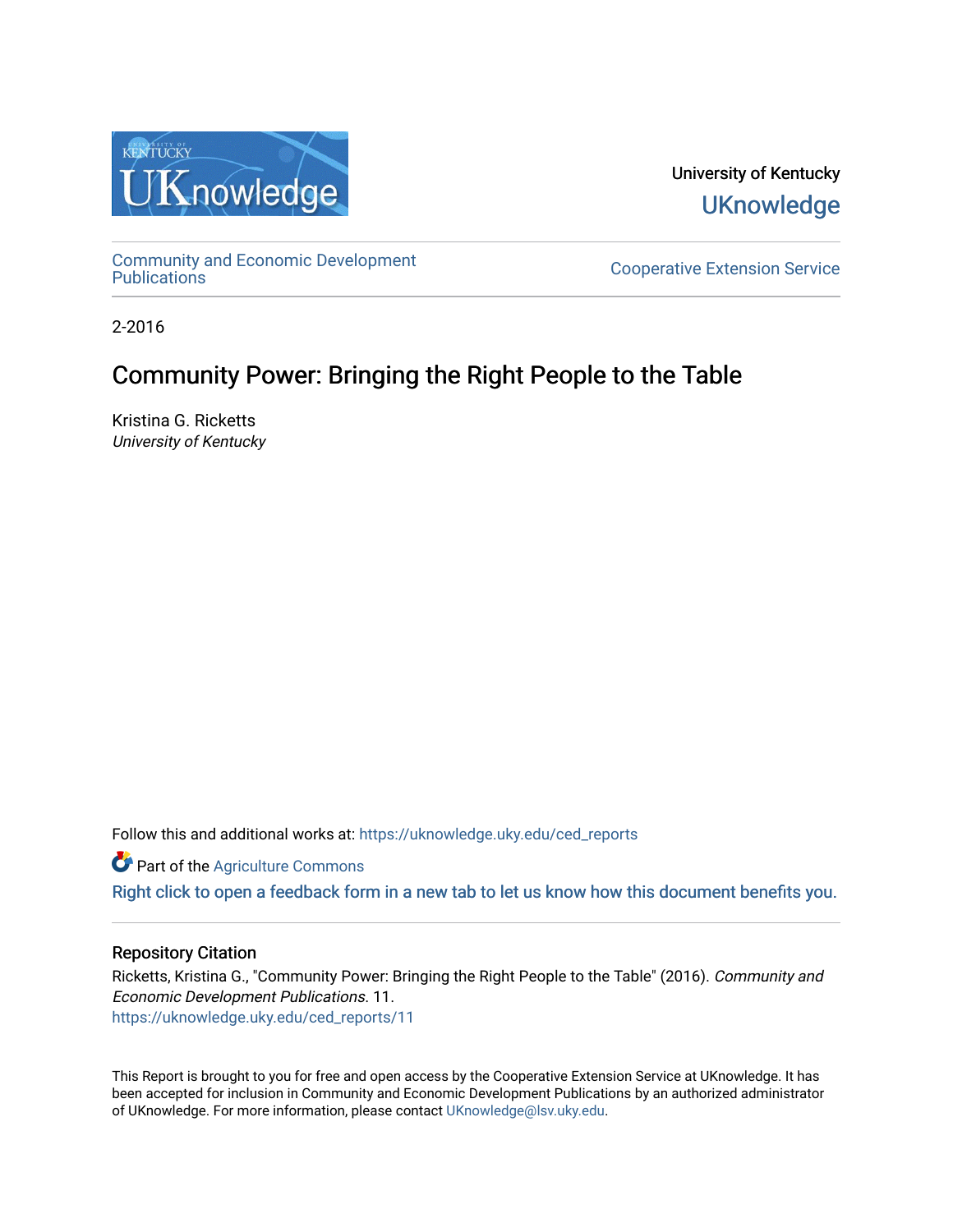



# Community Power

## **Bringing the Right People to the Table**

*Kristina G. Ricketts, Community Leadership and Development*

## **Introduction**

*Power.* To some, it's a dirty word. Often the term translates into leaders telling community members what to do or manipulating situations for their own benefit. At the very least, the idea holds a negative undertone for most people. Still, power plays a necessary role in all communities. Power within communities involves the distribution of resources or the lack thereof. Because of its connection to resources, power within communities may lead to confrontation, conflict or even a political divide.

But it doesn't have to. Empowerment the ability to enable or share power—can be encouraged within the community context. Continue reading, and we will share with you a traditional definition of community power, how to outline a community's power structure, and a process on how to bring the right "power players" to the table.

## **What Is Community Power?**

In general, community power can be defined as the ability to affect the distribution of both public and private resources within a community. How the distribution occurs depends upon the community. Traditionally, there are two distinct approaches to community power: *elitist* and *pluralist*.

#### *Elitist*

The elitist position perceives community life as controlled by a small group of leaders with economic or political power who initiate, direct and resolve most public decision-making. In this perspective, citizen participation in community affairs either doesn't exist or is limited to efforts applied through a few relatively powerless voluntary associations.

### *Pluralist*

The pluralist position sees power as spread among a handful of organized community groups with control shifting according to the issues rather than repeated control of a single group across all community issues. The role of citizen participation in this perspective is not completely clear; still, great emphasis is placed upon democracy in influencing political leaders and community member engagement through various community organizations.

Often power within a community can be enhanced by connections found outside the community—other leaders, groups or organizations external to the community. These collaborations can help expand resources available to the community and in turn affect the power structure within the community. Ultimately, who possesses the power and how widely available it is to citizen participants significantly effects the quality of life in a community.

## **Power Structure within the Community**

Communities differ greatly in how power is concentrated and exercised by individuals (both local and absentee), businesses and organizations. Therefore, it is important to determine what the local power



*"The good we secure for ourselves is precarious and uncertain until it is secured for all of us and incorporated into our common life."* 

*— Jane Addams*

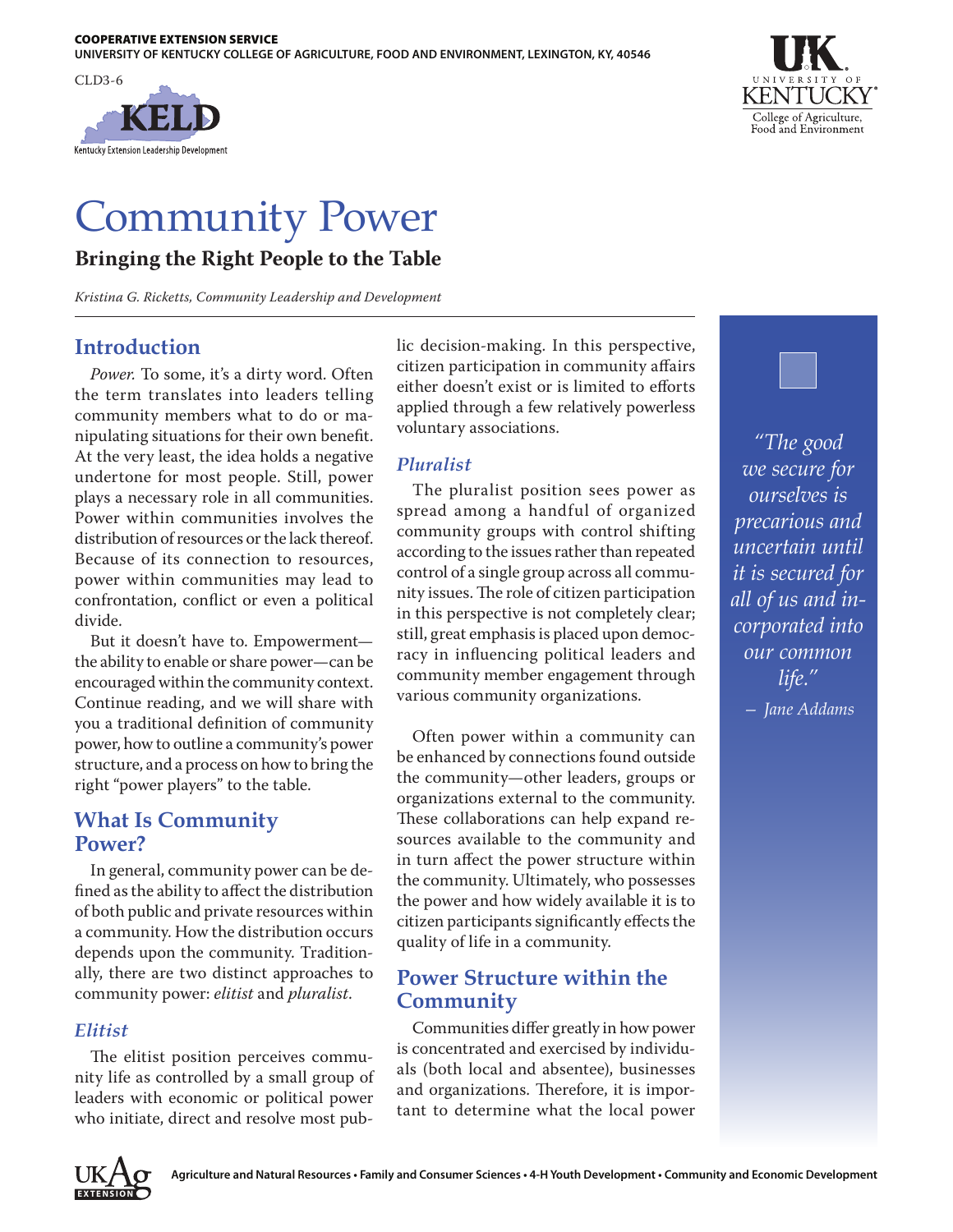structure looks like; this can be done by examining how changes take place within the community as well as what methods are used to institute these changes.

Uncovering the power structure within the community can be accomplished by asking four key questions:

- Who can best represent this town to the outside?
- Whose support do you need to get things done?
- Who do you need to implement a project?
- Who can stop a project?

Questions such as these highlight opin ion leaders or power players in the com munity. Many of the people discovered as a result of these questions will be part of the power elite described earlier in this publication.

Occasionally it might be necessary for community members to challenge the local power structure. Challenging the power elite is an empowering experience, because mar ginalized groups can learn to be successful through their action. Still, it can be risky; many power elites have control over opinions, norms and decisions within the community and could choose to retaliate by casting doubt on an individual's personality or character.

## **Bringing the Right People to the Table**

Because of the effect of power on commu nities, it is essential to make sure the right people are involved in community processes. To do this successfully, it is important to identify the community power structures at work and name community participants accordingly. This general rule can apply to a community's decision-making, problemsolving, visioning or other action initiatives.

There are five general approaches to iden tifying community participants:

#### *Positional*

The positional approach focuses on identifying people in the community with titles —individuals who hold formal leader ship positions. It identifies leaders across a variety of community fields and assumes

that power lies within formal positions, with those people people who make deci sions or allocate resources.

#### *Decision-making*

The decision-making approach traces a local decision and identifies power holders through their participation in that process. It has the ability to affect decisions linked with participation in local decision-making processes and helps to identify particularly active local power holders.

#### *Reputational*

The reputational approach is based on selecting veteran community residents to suggest community leaders according to their reputation for power. In this approach, an individual's reputation is seen as indicator as to how much they influence community decisions and their ability to possibly gain valuable resources. The strongest value of this approach is the ability to identify behind the scenes leaders (leaders without formal titles) as well as visible leaders.

#### *Social Participation*

The social participation/social activity approach centers around volunteers within a community, including leaders. It assumes that active participation in local groups leads to the power to impact community decisions. There are two different ways to identify leaders using this approach:

- Identify an influential civic organiza tion in the community and compile a list of leaders within that organization.
- Identify individuals serving in multiple community agencies/organizations.

#### *Growth Machine*

The growth machine approach centers around identifying community members with "landed" interests. Primary examples include business owners, developers, real estate holders, and bankers as well as oth ers with land, money, connections, and longevity in the area. Generally people with money have power and influence and should be consulted even if they have no vested interest in the community process.